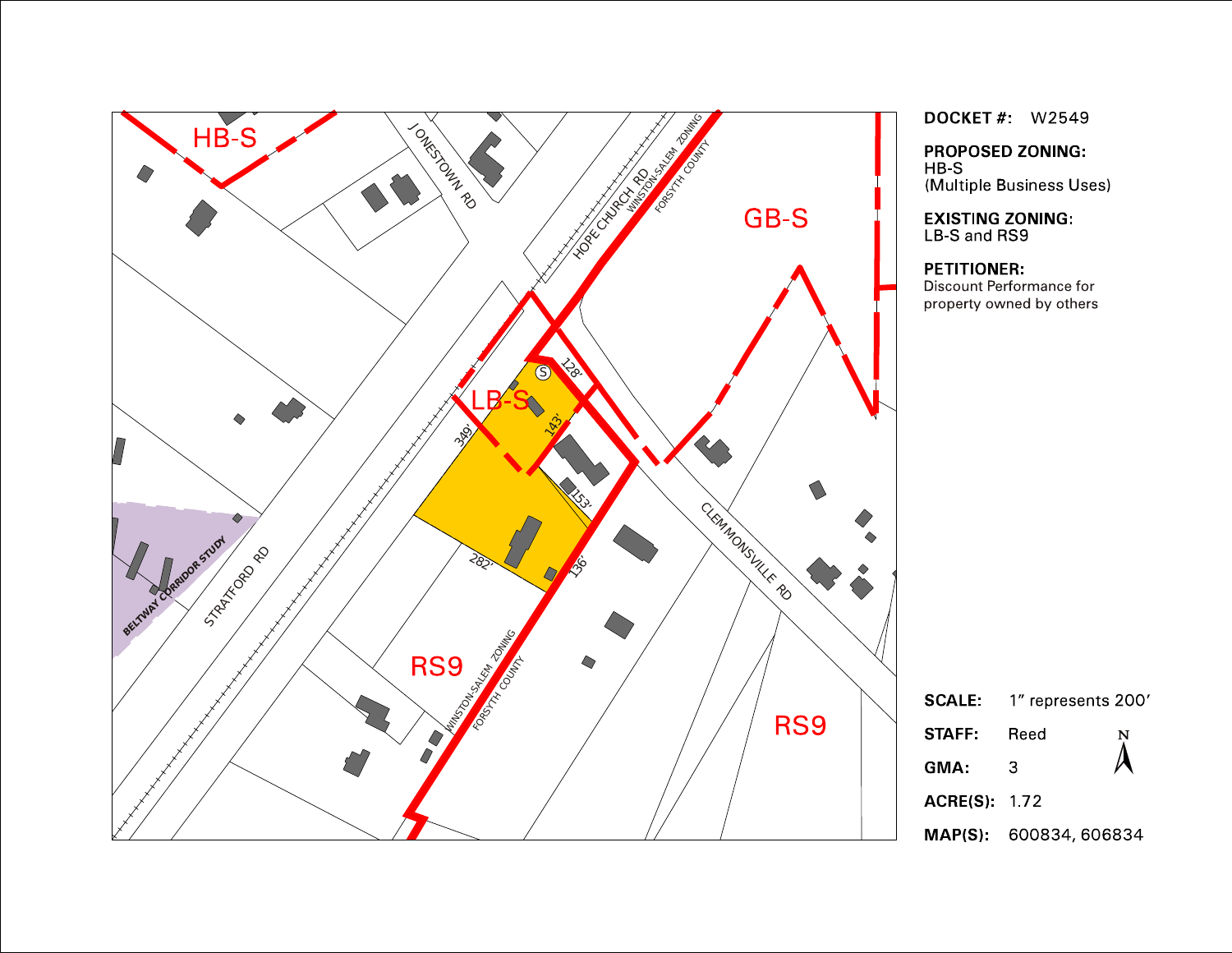June 18, 2002

Connie Myers, et al, and Wanda Hawkins 8371 Lenbrook Road Kernersville, NC 27284

RE: ZONING MAP AMENDMENT W-2549

Dear Connie Myers, et al, and Wanda Hawkins:

The attached report of the Planning Board to the Board of Aldermen is sent to you at the request of the Aldermen. You will be notified by the City Secretary's Office of the date on which the Aldermen will hear this petition.

Sincerely,

A. Paul Norby, AICP Director of Planning

pc: City Secretary's Office, P.O. Box 2511, Winston-Salem, NC 27102 Dan Womble, 3802 Clemmons Rd., Clemmons, NC 27012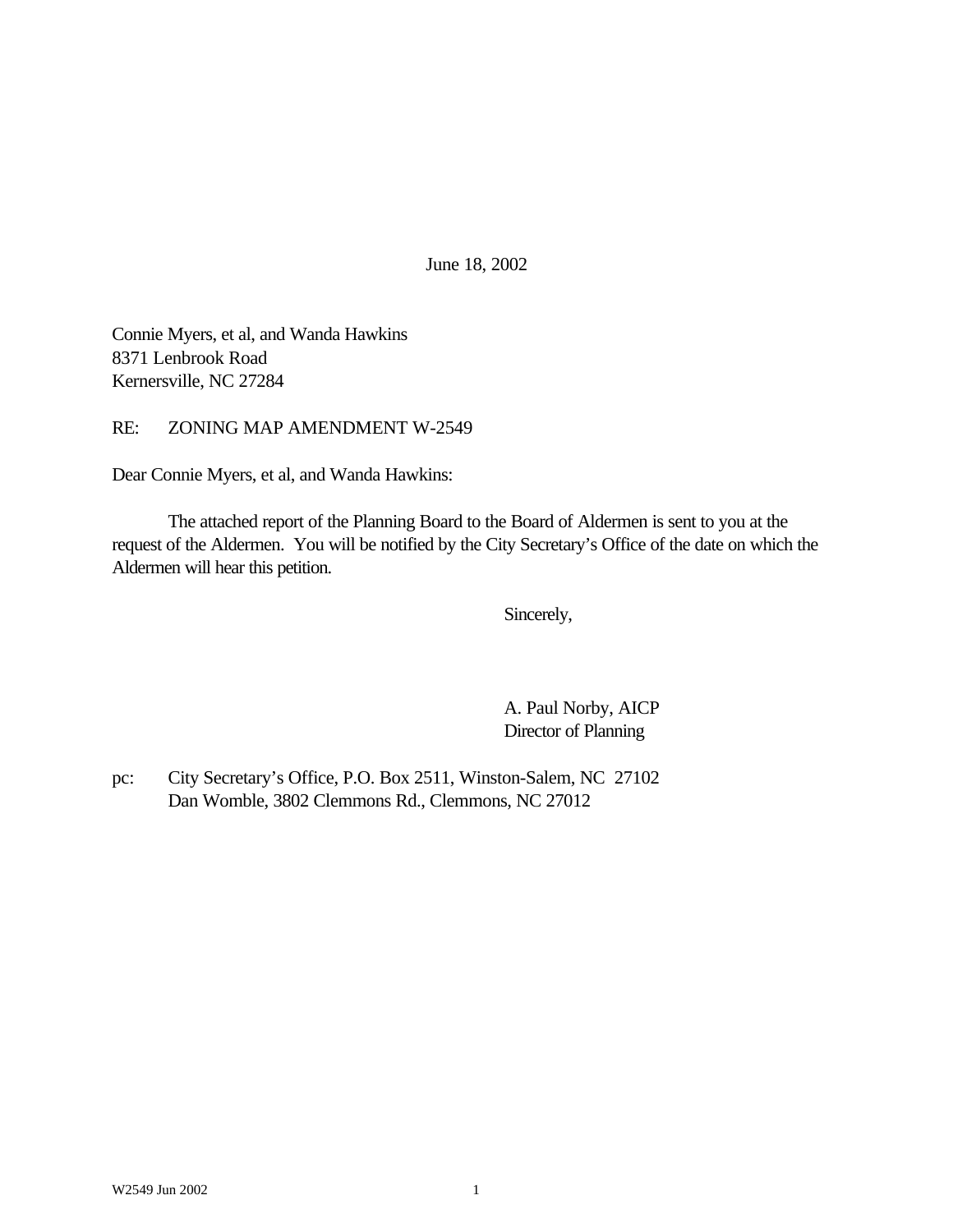### **ACTION REQUEST FORM**

| DATE:        | June 18, 2002                             |
|--------------|-------------------------------------------|
| TO:          | The Honorable Mayor and Board of Aldermen |
| <b>FROM:</b> | A. Paul Norby, AICP, Director of Planning |

# **BOARD ACTION REQUEST**:

Request for Public Hearing on Zoning Petition of Connie Myers, et al, and Wanda Hawkins

# **SUMMARY OF INFORMATION**:

Zoning Petition of Connie Myers, et al, and Wanda Hawkins from RS-9 & LB-S to HB-S [General Merchandise Store; Motor Vehicle, Repair and Maintenance; Services, Business A; Offices, Miscellaneous; Restaurant (without drive-through service); Retail Store, Specialty and Miscellaneous] (Zoning Docket W-2549)

### **PLANNING BOARD ACTION**:

| <b>MOTION ON PETITION: APPROVED</b> |                                                |
|-------------------------------------|------------------------------------------------|
| FOR:                                | AVANT, BOST, DOYLE, FOLAN, KENNEDY-SLOAN, KING |
| <b>AGAINST:</b>                     | <b>CLARK, POWELL</b>                           |
| <b>SITE PLAN ACTION:</b>            | <b>CONFORMS</b>                                |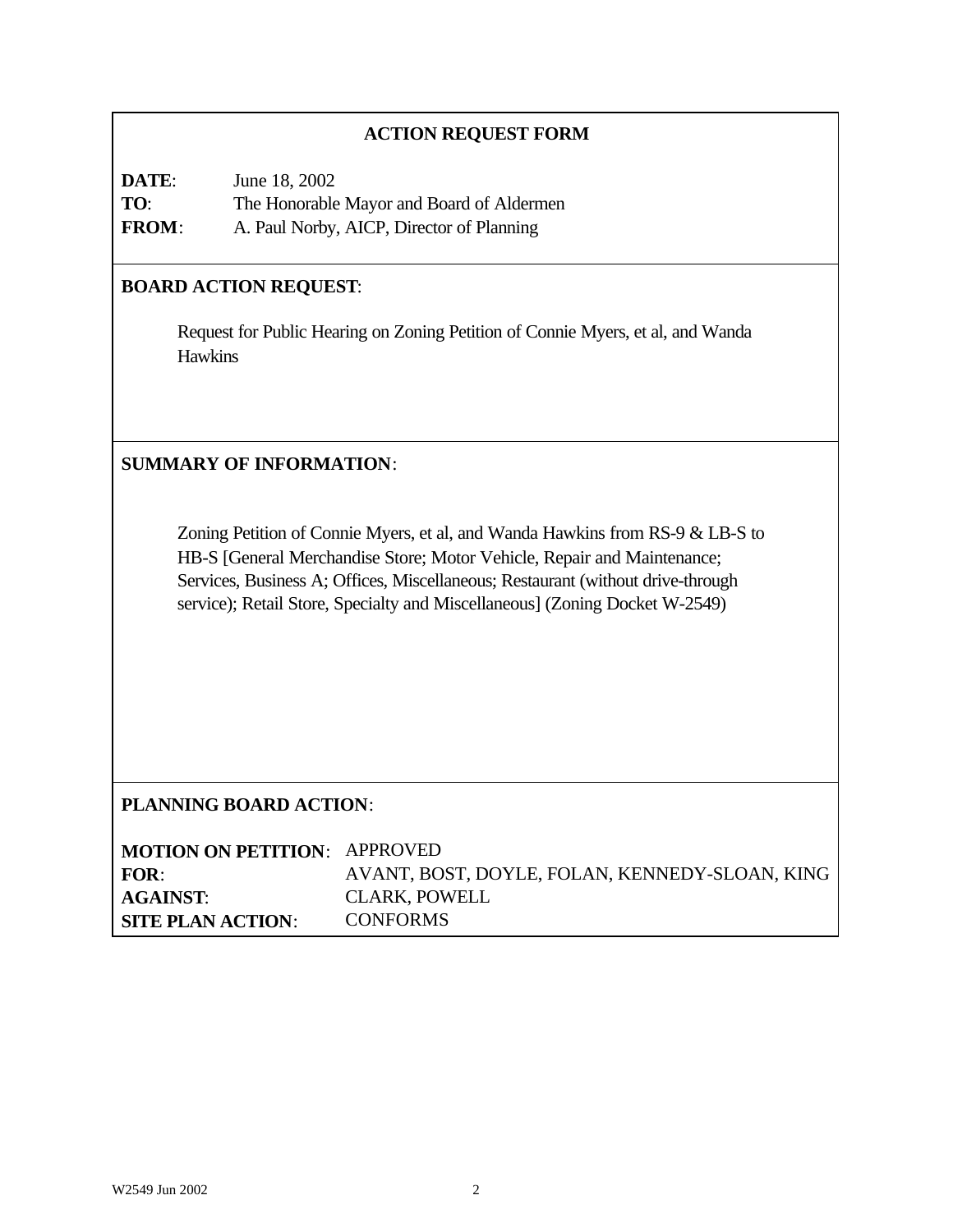#### CITY ORDINANCE - SPECIAL USE

Zoning Petition of Connie Myers, et al, and Wanda Hawkins, Docket W-2549

AN ORDINANCE AMENDING THE WINSTON-SALEM CITY ZONING ORDINANCE AND THE OFFICIAL ZONING MAP OF THE CITY OF WINSTON-SALEM, N.C.

\_\_\_\_\_\_\_\_\_\_\_\_\_\_\_\_\_\_\_\_\_\_\_\_\_\_\_\_\_\_\_\_\_

BE IT ORDAINED by the Board of Aldermen of the City of Winston-Salem as follows: Section 1. The Winston-Salem City Zoning Ordinance and the Official Zoning Map of the City of Winston-Salem, N.C. are hereby amended by changing from RS-9 & LB-S (Stores or Shops, Retail; and Wholesale Sales) to HB-S [General Merchandise Store; Motor Vehicle, Repair and Maintenance; Services, Business A; Offices, Miscellaneous; Restaurant (without drive-through service); Retail Store, Specialty and Miscellaneous] the zoning classification of the following described property: Tax Block 3890, Tax Lots 7B & 7C Section 2. This Ordinance is adopted after approval of the site plan entitled Discount

Performance and identified as Attachment "A" of the Special Use District Permit issued by the Board of

Aldermen the \_\_\_\_\_\_\_ day of \_\_\_\_\_\_\_\_\_\_\_\_\_\_\_\_\_, to Connie Myers, et al, and Wanda Hawkins.

Section 3. The Board of Aldermen hereby directs the issuance of a Special Use District Permit pursuant to the Zoning Ordinance of the *Unified Development Ordinances* for a development to be known as Discount Performance. Said Special Use District Permit and site plan with associated documents are attached hereto and incorporated herein.

Section 4. This Ordinance shall be effective from and after its adoption. CITY - SPECIAL USE DISTRICT PERMIT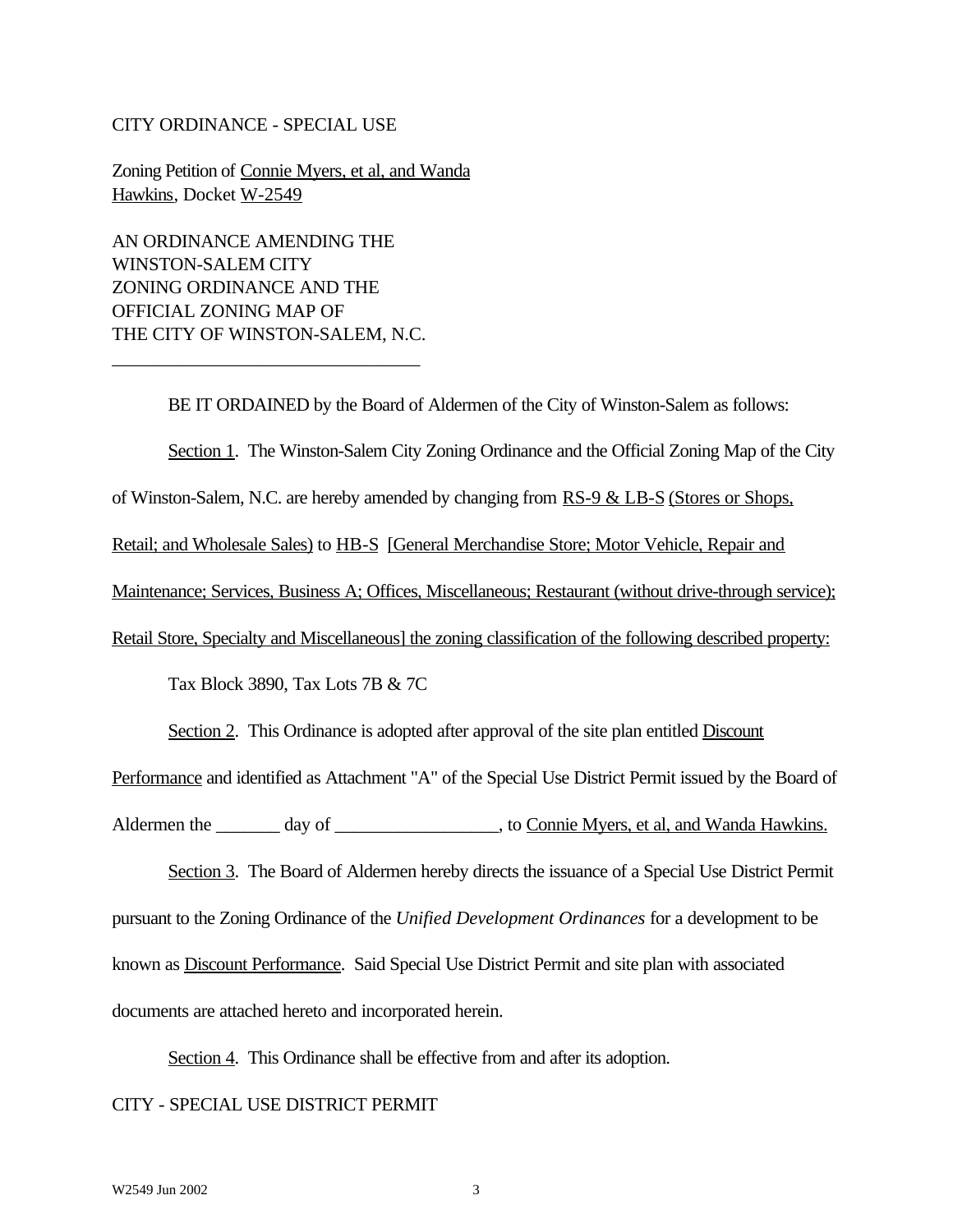### SPECIAL USE DISTRICT PERMIT

Issued by the Board of Aldermen

of the City of Winston-Salem

The Board of Aldermen of the City of Winston-Salem issues a Special Use District Permit for the site shown on the site plan map included in this zoning petition of Connie Myers, et al, and Wanda Hawkins, (Zoning Docket W-2549). The site shall be developed in accordance with the plan approved by the Board and bearing the inscription: "Attachment A, Special Use District Permit for HB-S ([General Merchandise Store; Motor Vehicle, Repair and Maintenance; Services, Business A; Offices, Miscellaneous; Restaurant (without drive-through service); Retail Store, Specialty and Miscellaneous]), approved by the Winston-Salem Board of Aldermen the day of 20 The analysis of the property is developed in accordance with requirements of the HB-S zoning district of the Zoning Ordinance of the *Unified Development Ordinances*, the Erosion Control Ordinance, and other applicable laws, and the following additional

conditions be met:

## PRIOR TO THE ISSUANCE OF GRADING PERMITS

a. Developer shall have a storm water management study submitted for review by the Public Works Department of the City of Winston-Salem. If required, an engineered storm water management plan shall be submitted and approved by the Public Works Department of the City of Winston-Salem.

## C **PRIOR TO THE ISSUANCE OF BUILDING PERMITS**

a. As volunteered by the developer, a final plat shall be recorded in the office of the Register of Deeds. Said final plat shall show all utility and access easements on the property including connector drives dedicated to both the southeast and southwest property lines at locations approved by Planning staff.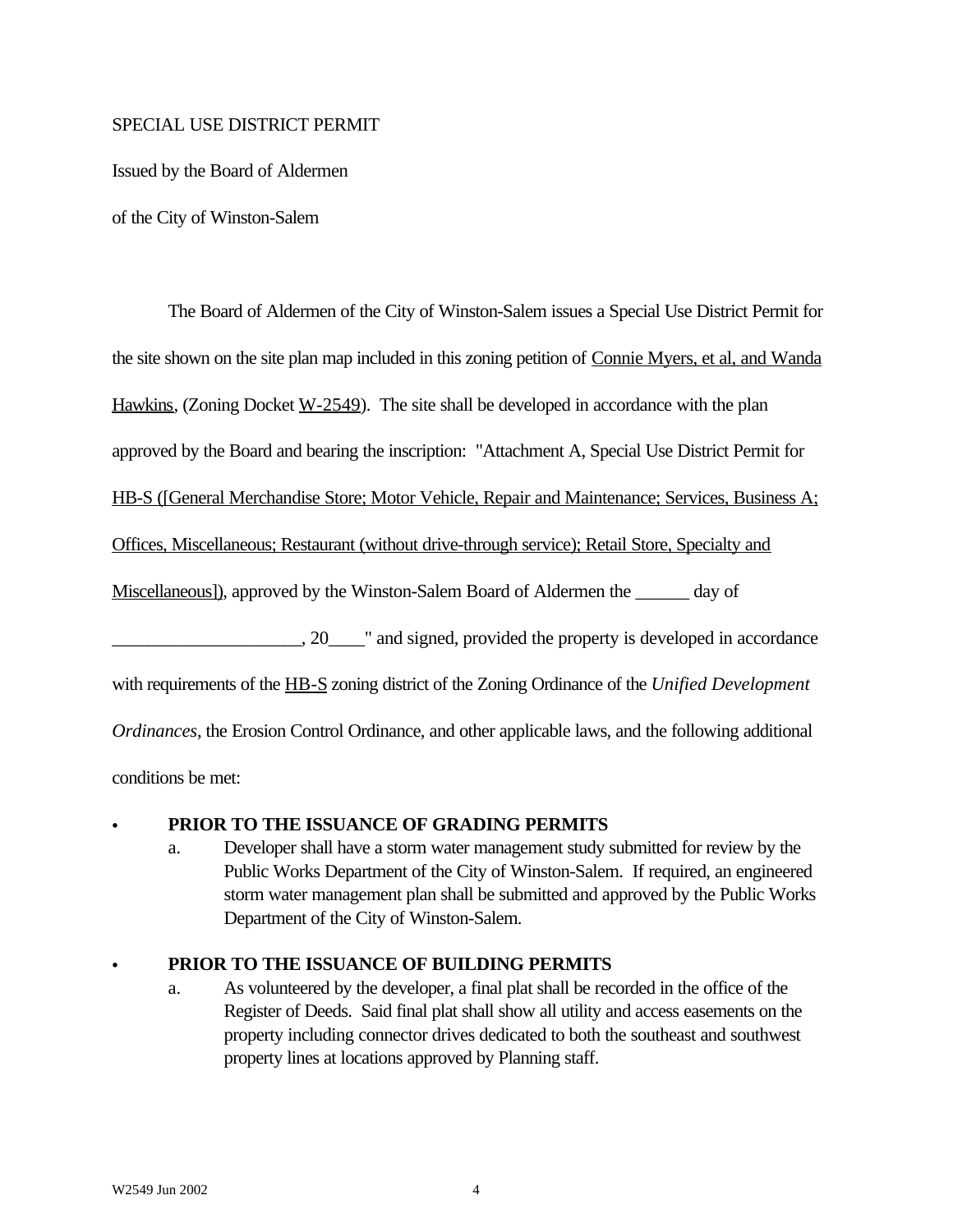# C **PRIOR TO THE ISSUANCE OF OCCUPANCY PERMITS**

a. Developer shall record a negative access easement along the entire frontage of Clemmonsville Road.

# **COTHER REQUIREMENTS**

a. Signage shall be limited to only one (1) freestanding monument sign limited to a maximum height of five (5) feet and a maximum copy area of eighteen (36) square feet.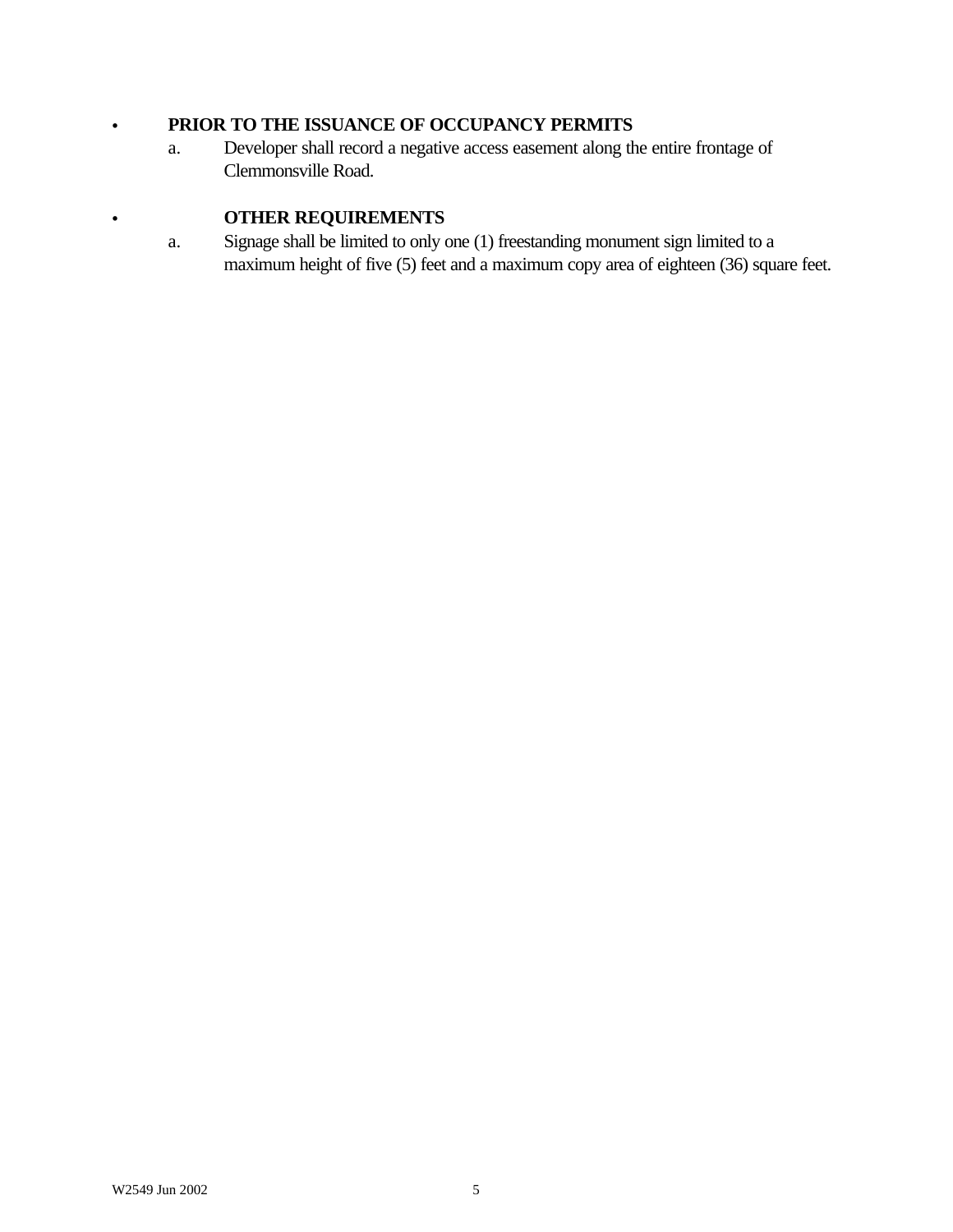### **ZONING STAFF REPORT**

# **DOCKET #** W-2549 **STAFF:** David Reed

Petitioner(s): Connie Myers, et al, and Wanda Hawkins Ownership: Same

### **REQUEST**

From: RS-9 and LB-S (Stores or Shops, Retail; and Wholesale Sales) To: HB-S [General Merchandise Store; Motor Vehicle, Repair and Maintenance; Services, Business A; Offices, Miscellaneous; Restaurant (without drive-through service); Retail Store, Specialty and Miscellaneous]

Both general and special use district zoning were discussed with the applicant(s) who decided to pursue the zoning as requested.

Acreage: 1.72 acres.

## **LOCATION**

Street: Southeast corner of Hope Church Road and Clemmonsville Road. Jurisdiction: City of Winston-Salem. Ward: Southwest Ward.

### **SITE PLAN**

Proposed Use: Multiple business uses. Square Footage: 5,600 square feet. Building Height: One commercial story. Parking: Required: 34 spaces; Proposed: 45 spaces. Bufferyard Requirements: Type IV bufferyard required adjacent to RS-9 zoning. Vehicular Use Landscaping Standards Requirements: UDO standards apply.

### **PROPERTY SITE/IMMEDIATE AREA**

Existing Structures on Site: One manufactured home to be removed. Adjacent Uses:

| Northeast - | Storage Services, Retail zoned GB-S |
|-------------|-------------------------------------|
| Southeast - | Single family homes zoned RS-9      |
| Southwest - | Single family homes zoned RS-9      |
| Northwest - | Single family homes zoned RS-9      |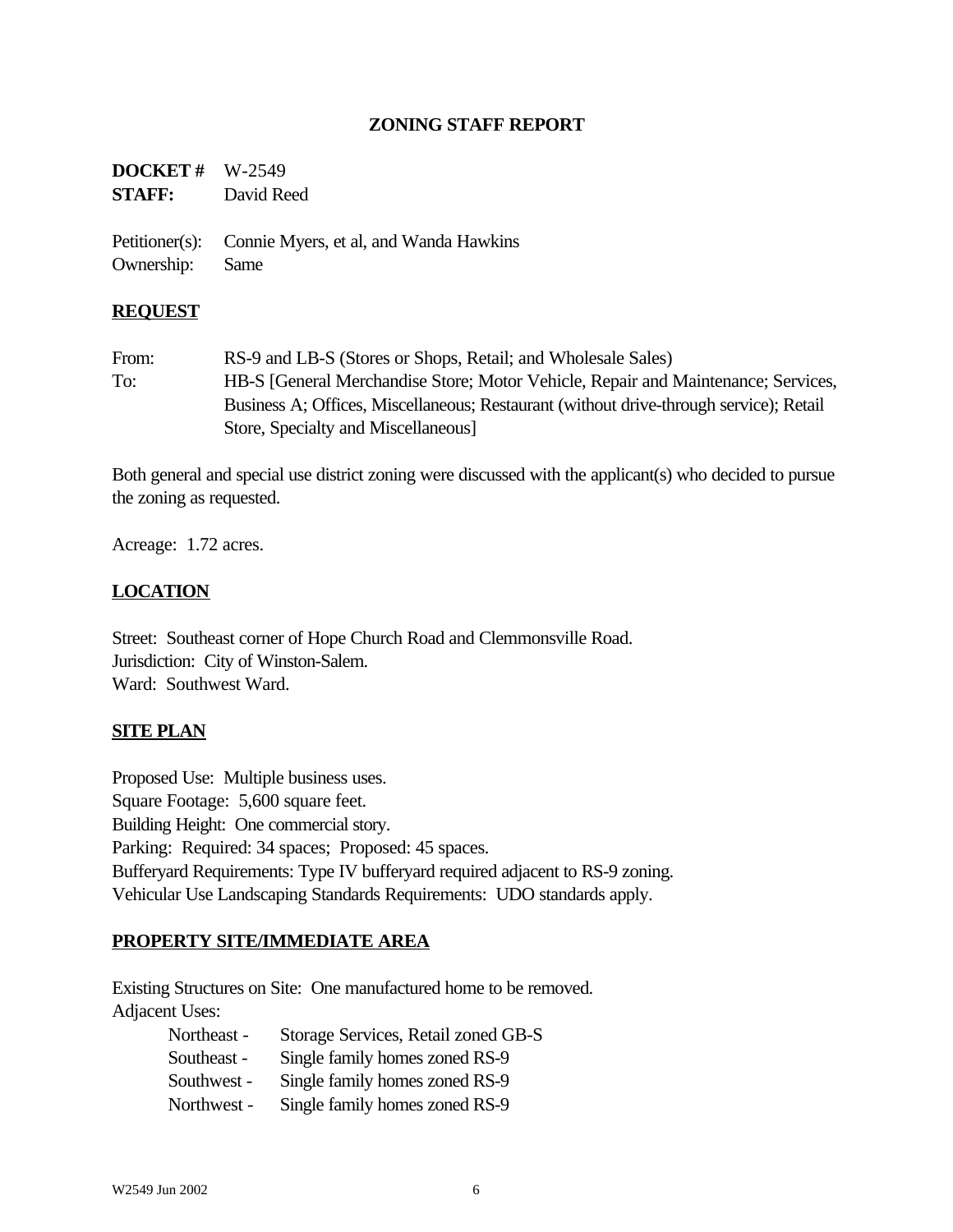### **GENERAL AREA**

Character/Maintenance: Well maintaied business and residential uses. Development Pace: Slow.

### **PHYSICAL FEATURES/ENVIRONMENTAL REVIEW**

Impact on Existing Features: Single family home and existing vegetation to be removed. Topography: There is an approximate change in elevation on the subject property of 9' (from an approximate elevation of 821' in the south center of the site down to 812' in the northeast corner of the site at the corner of Hope Church Road and Clemmonsville Road). The property does slope downwards in each direction from the 821' elevation, which is a knoll. Streams: None Vegetation/habitat: Mostly cleared as a result of previous development, although there is some vegetation near the existing house. Floodplains: None Wetlands: None - WS West Quad Watershed: Site is not within the boundaries of a water supply watershed.

### **TRANSPORTATION**

Direct Access to Site: Hope Church Road; Stratford Road; Clemmonsville Road. Street Classification: Hope Church Road - collector; Stratford Road - major thoroughfare; Clemmonsville Road - major thoroughfare. Average Daily Traffic Count/Estimated Capacity at Level of Service D (Vehicles per Day): Hope Church  $Road = No data available$ Stratford Road between Southern Beltway and Clemmonsville Road = N/C / 42, 200 Clemmonsville Road between Stratford Road and Griffith Road = 7,600 / 17,700

Trip Generation/Existing Zoning: LB-S and RS-9: 73889 / 9000 = 8 units x 9.57 (SFR Trip Rate) = 76 trips +  $1650 / 1000$  x 40.67 (Specialty Retail Center) = 67 trips = 143 Trips per Day Trip Generation/Proposed Zoning: HB-S: 5,600 sq. ft. /1000 x 130.34 (High Turnover Restaurant -no drive through) = 729 Trips per Day Planned Road Improvements: The corridor study for the northern beltway lies just southeast of the site. Sight Distance: Good. Sidewalks: None Transit: Route 19 along Stratford Road Bike: None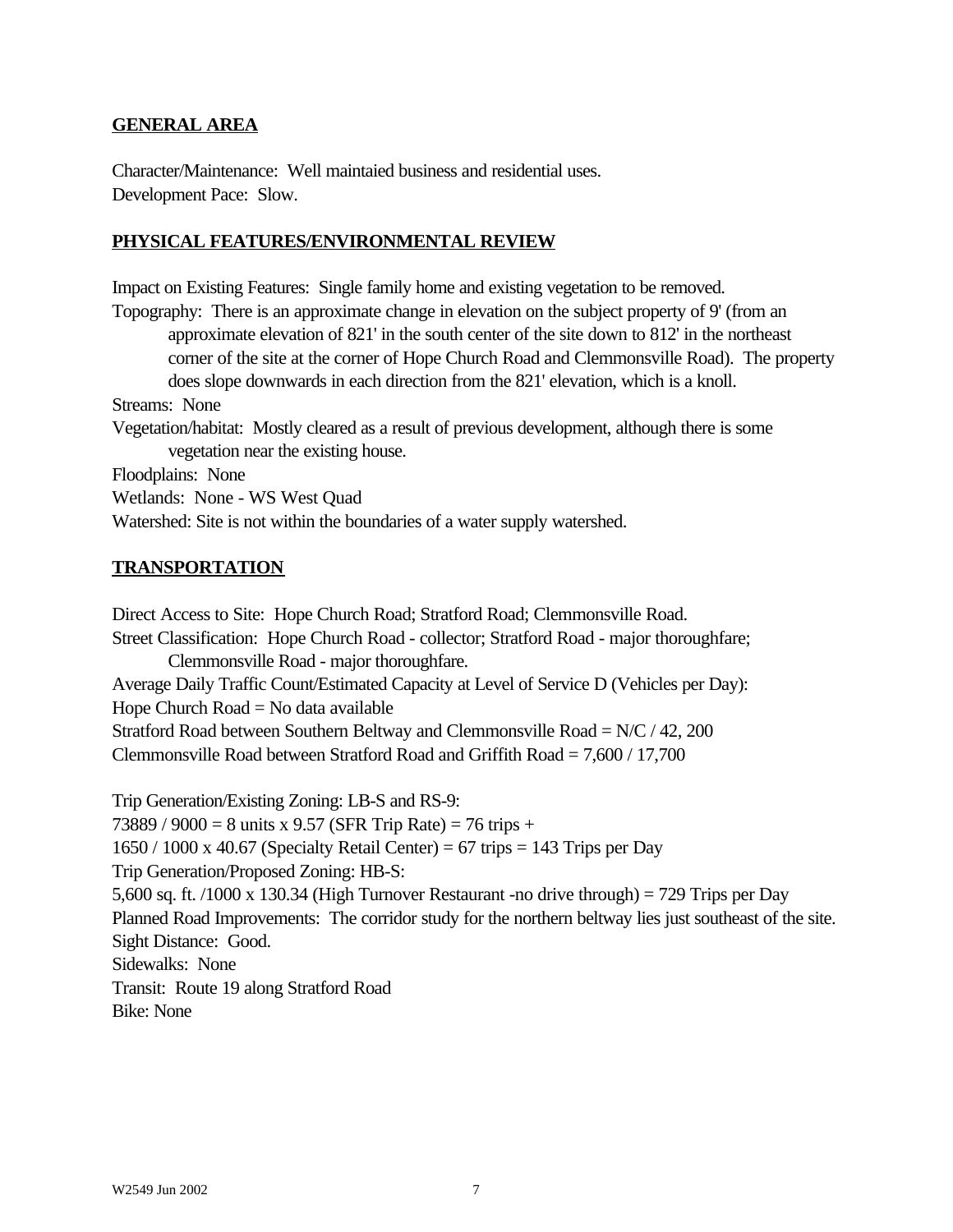# **HISTORY**

Relevant Zoning Cases:

- 1. F-1120; RS-9 and GI to GB-S (Multiple Business Uses); approved September 11, 1995; southeast corner of Clemmonsville Road and Stratford Road/US 158; 5.46 acres; Planning Board and staff recommended approval.
- 2. W-1941; R-6 to B-3-S (Offices; Medical, dental or related offices; Dental laboratories; Medical laboratories; Printing or binding; Day care center; Wholesale storage and sales; and Services -TWO PHASE); withdrawn December 7, 1994; northeast corner of Jonestown Road and S. Stratford Road/US 158; 12.92 acres; Planning Board and staff recommended approval.
- 3. F-797; R-6 and B-3-S (Stores or Shops, Retail) to B-3-S (Stores or Shops, Retail; and Wholesale Sales); approved July 7, 1986; southwest corner of Clemmonsville Road and Hope Church Road; 0.41 acre; Planning Board recommended denial, staff recommended approval.
- 4. F-505; R-6 to B-3-S (Stores or Shops, Retail); approved March 5, 1979; 0.49 acre; Planning Board recommended denial, staff recommended approval.

## **CONFORMITY TO PLANS**

GMP Area (*Legacy*): Suburban Neighborhoods (GMA 3)

- Relevant Comprehensive Plan Recommendation(s): A potential commuter rail line connecting Clemmons with downtown Winston-Salem runs in front of the petitioner's site. *Legacy* recommends that commercial development should be at focused locations and designed for pedestrians and transit as well as the automobile.
- Area Plan/Development Guide: Site does not lie within the boundaries of a development guide or an area plan.
- Thoroughfare Plan: The southern end of the Northern Beltway is planned to intersect Stratford Road at or near the intersection with Clemmonsville Road.

## **ANALYSIS**

The subject site currently is comprised of two zoning classifications. Part of the site is zoned LB-S and part of the site is zoned RS-9. The LB-S portion of the site was rezoned from R-6 in 1979 for a produce stand (zoning docket F-505). The zoning lot was expanded slightly in 1986 and the use was changed to a green house (zoning docket F-797). In the staff report for F-797, it is pointed out that higher intensity uses would not be appropriate because of access problems at the intersection of Hope Church Road and Clemmonsville Road.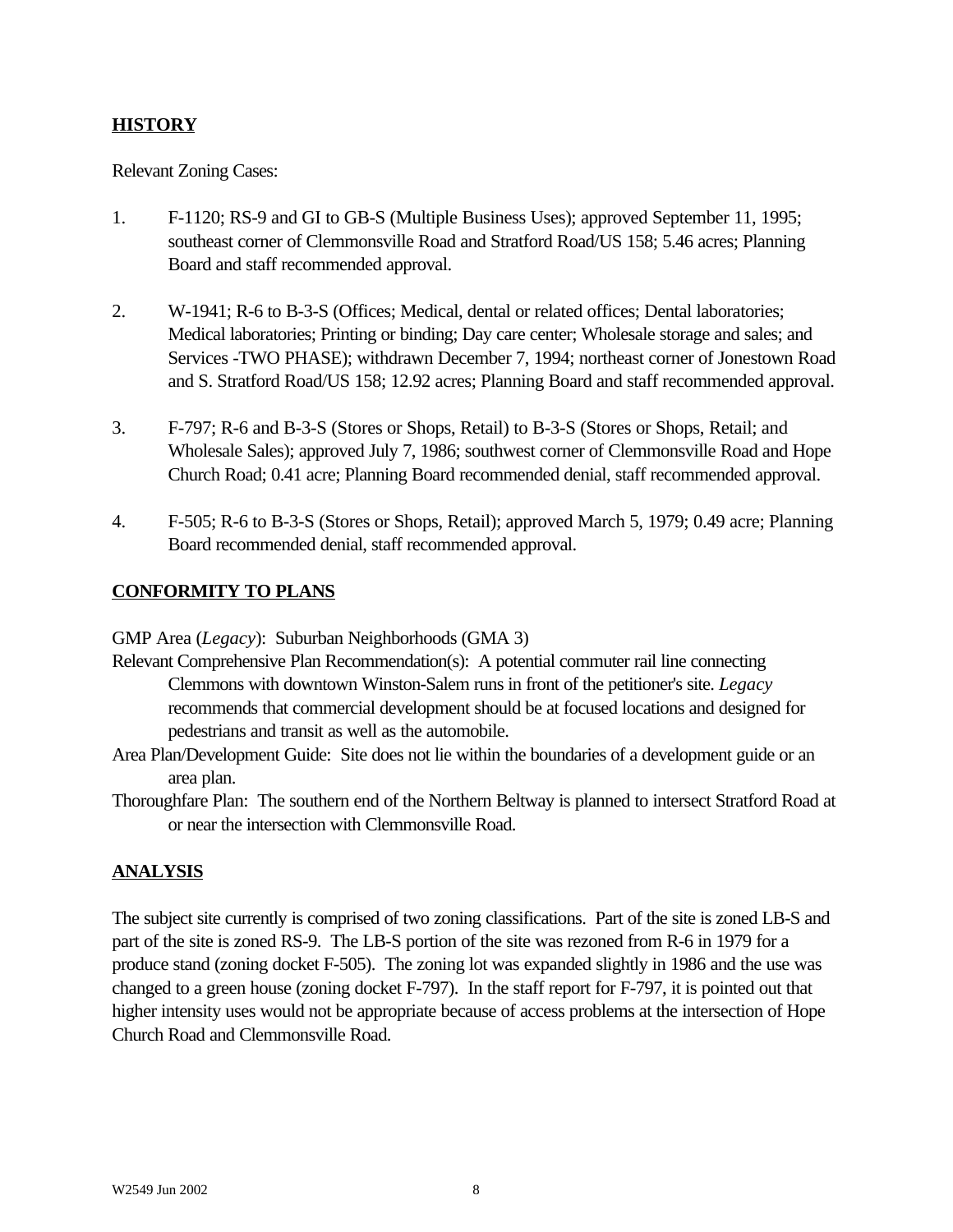The access problems that existed in 1986 still exist today and have been exacerbated by the creation of a driveway to a Storage Services use on the north side of Clemmonsville Road as well as an increase in traffic volumes in the area. The proposed site plan would have no access onto Clemmonsville Road, however, the traffic would still have to negotiate the intersection of Hope Church Road and Clemmonsville Road.

The South Stratford Road corridor has been under development pressure since before its widening to a five lane facility. The *South Stratford Road Development Guide* and the *Clemmons Area Plan* have served to preserve the intergrity of Stratford Road as a transportation facility and have guided commercial uses to appropriate and manageable locations. The subject site lies between the boundaries of the above mentioned guides, however, the common principles of the adopted guides apply to the entire corridor. Unplanned strip commercial development happens incrementally by rezoning one property at a time. If the subject property is rezoned for a higher intensity use as warned against in the 1986 zoning case mentioned above, it would be arbitrary to deny similar requests for the adjacent parcels running down both Clemmonsville Road and Hope Church Road. If the subject property is rezoned for a higher intensity use it would set a precedent for similar requests running down both Clemmonsville Road and Hope Church Road.

## **FINDINGS**

- 1. Part of the subject site is zoned LB-S and part of the site is zoned RS-9.
- 2. At present, access problems exist at the intersection of Hope Church Road and Clemmonsville Road.
- 3. The South Stratford Road corridor has been under development pressure since before its widening to a five lane facility.
- 4. If the subject property is rezoned for a higher intensity use it would set a precedent for similar requests running down both Clemmonsville Road and Hope Church Road.

## **STAFF RECOMMENDATION**

### Zoning: **DENIAL**

Site Plan: Staff certifies that **the site plan meets all code requirements**, and recommends the following conditions:

### **PRIOR TO THE ISSUANCE OF GRADING PERMITS**

a. Developer shall have a storm water management study submitted for review by the Public Works Department of the City of Winston-Salem. If required, an engineered storm water management plan shall be submitted and approved by the Public Works Department of the City of Winston-Salem.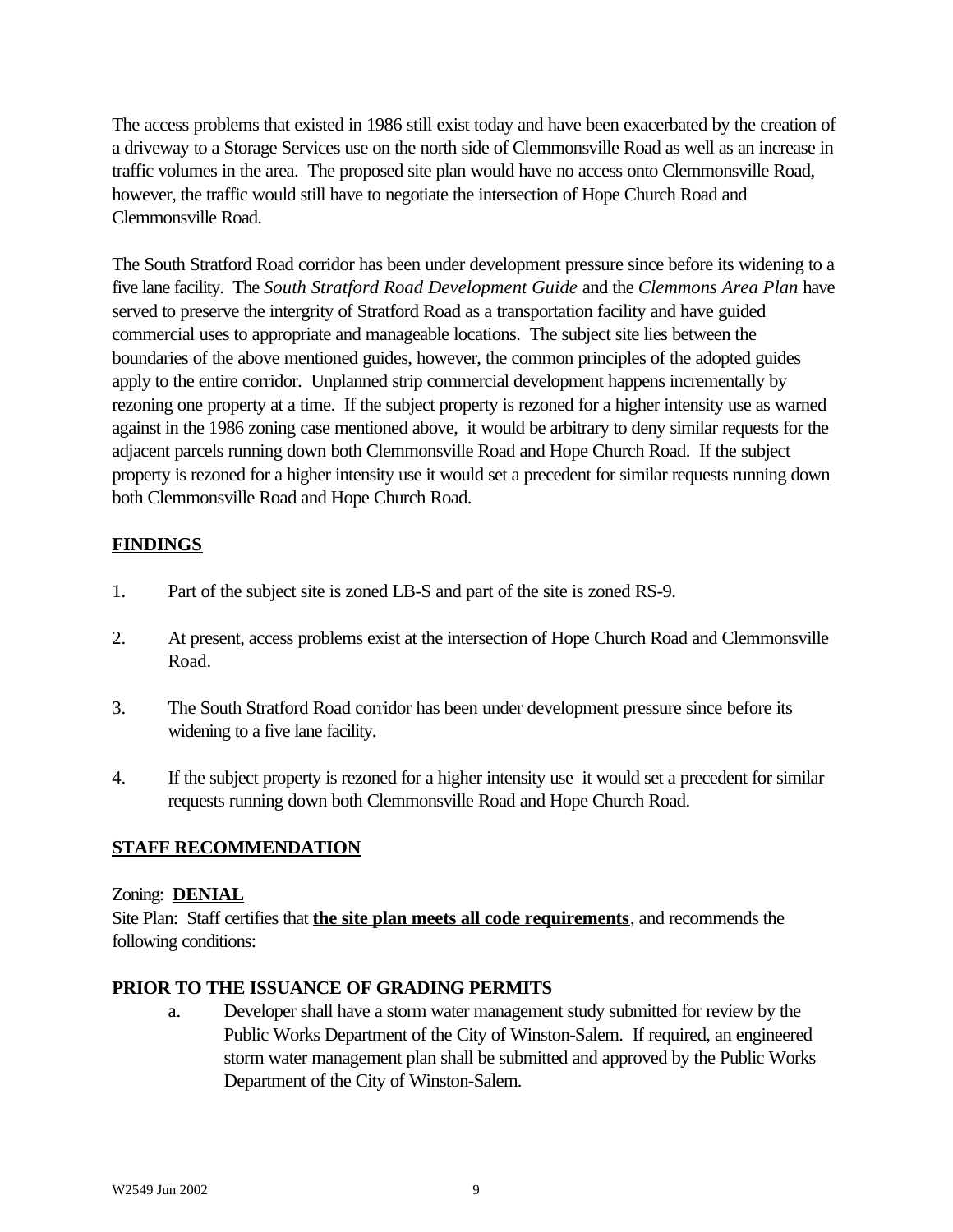#### C **PRIOR TO THE ISSUANCE OF OCCUPANCY PERMITS**

a. Developer shall record a negative access easement along the entire frontage of Clemmonsville Road.

#### **OTHER REQUIREMENTS**

a. Signage shall be limited to only one (1) freestanding monument sign limited to a maximum height of five (5) feet and a maximum copy area of eighteen (36) square feet.

#### **PUBLIC HEARING**

David Reed presented the staff report.

Kerry Avant stated that on down Hope Church Road, there is GB zoning. There is a lumber Company and King Sash and Doors.

Arnold King asked when there would be a new area plan.

David Reed stated that there was not one on the work program right now, so it could be three years before a plan could be done.

David Reed stated that other ways to approach this is by some type of overlay district or by assembling a larger tract of land which could be comprehensively planned.

FOR:

Dan Womble, 3802 Clemmons Road, Clemmons, NC 27012

A portion of the property that is before the Board today, is already zoned LB. Another portion of it is zoned RS-9. The proposal is to have the property rezoned for the uses that have been shown on the site plan. The proposed use of this property is an already existing business. It is a store that is located on South Stratford Road. It is Discount Performance and is located toward Clemmons from the proposed site. That business would be moving to this location if this request is approved. The access of the traffic issue is a problem, but the property owner can't do anything about Hope Church Road or the rail road or Clemmonsville Road. When DOT reviewed the site, the only thing that they asked for was a negative access easement on Clemmonsville Road, and the property owners have agreed to that. They have moved the access to this property as far west down Hope Church Road as they possibly can go. It is very difficult to tell people that own a 1.7 acre piece of property that in the grand scheme of things, the staff would like to see them come in with a larger development. The fact is the petitioners have taken all of the property that they own and provided the Planning Board with a special use site plan and telling the Planning Board what they would like to do with the property and they feel that, given the surrounding area and the surrounding zonings of the property, that the HB-S is certainly as limited a use as they will see come down Stratford Road or Hope Church Road either one. As Mr. Avant pointed out, less than 1/2 mile down Hope Church Road, there is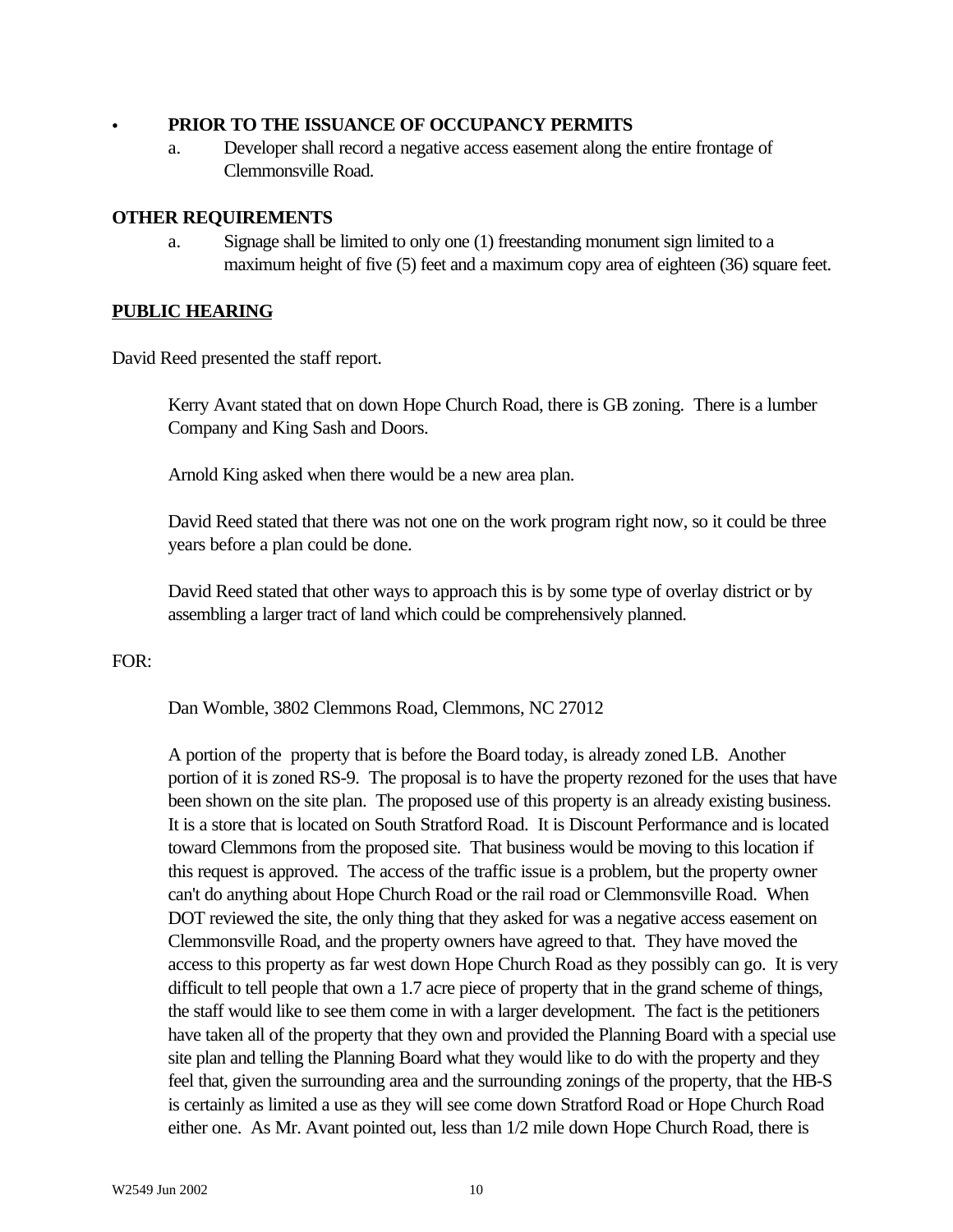industrial zoning. The businesses front on Hope Church Road and can be seen from Stratford Road. The site plan for the proposed property shows an elongated building. The majority of that building, if you were looking at it, would be seen from Clemmonsville Road. In 1986 there was an amendment to the zoning of this property and that is in the staff's report. These exact same issues with regards to access and traffic were the same 16 years ago. The only thing that has changed is that Stratford Road is now a 5 lane road instead of a 2 lane road. Forsyth County residents have created an area that does not limit itself to residential development. It is a commercial district. There will, someday, be some regular rail traffic and regular transportation traffic along this area. That is one more reason to look at this as a commercial site. Certainly not a residential site. This property falls in the middle of two area development guides. I suggest that the Board look at the precedent that has already been set in this area that is in no man's land. That area includes the area that has already been zoned GI down the road. Fraternity Church road can also provide a second way to get out of this area. Staff is concerned about the small size of this tract of land. What staff would like to see is a larger scale development. A larger planned development. These petitioners don't have that to offer. The properties that are on Hope Church Road and back toward Clemmonsville Road are not part of one large tract of land. They are owned by a bunch of individual owners. It would be unfair to penalize the individual owners by telling them that they can't do anything with their property. It would be unfair to tell them that the only legitimate use for their property is going to be residential. It is unrealistic to believe that all of these properties could be assembled into one 20-40 acre plan. That is not going to happen. It is also unrealistic to ask the property owners to wait 5 to 10 years for an area development plan for this area.

Philip Doyle asked if the petitioner would be willing to record access easements on the Southeast and Southwest side to allow their property to be blended in to a larger development in the future? Would they be willing to turn their property into an out lot of something bigger?

Dan Womble stated that he actually had that discussion with the petitioner. They discussed it and they do not have a problem with that.

#### AGAINST: None

#### **WORK SESSION**

During discussion by the Planning Board, the following points were made:

Terry Powell asked David Reed what other uses he believed would work there?

David Reed stated that this is a piece of property in a bad traffic situation, unless the City adopts some type of overlay district, like Clemmons has further down the road, there are